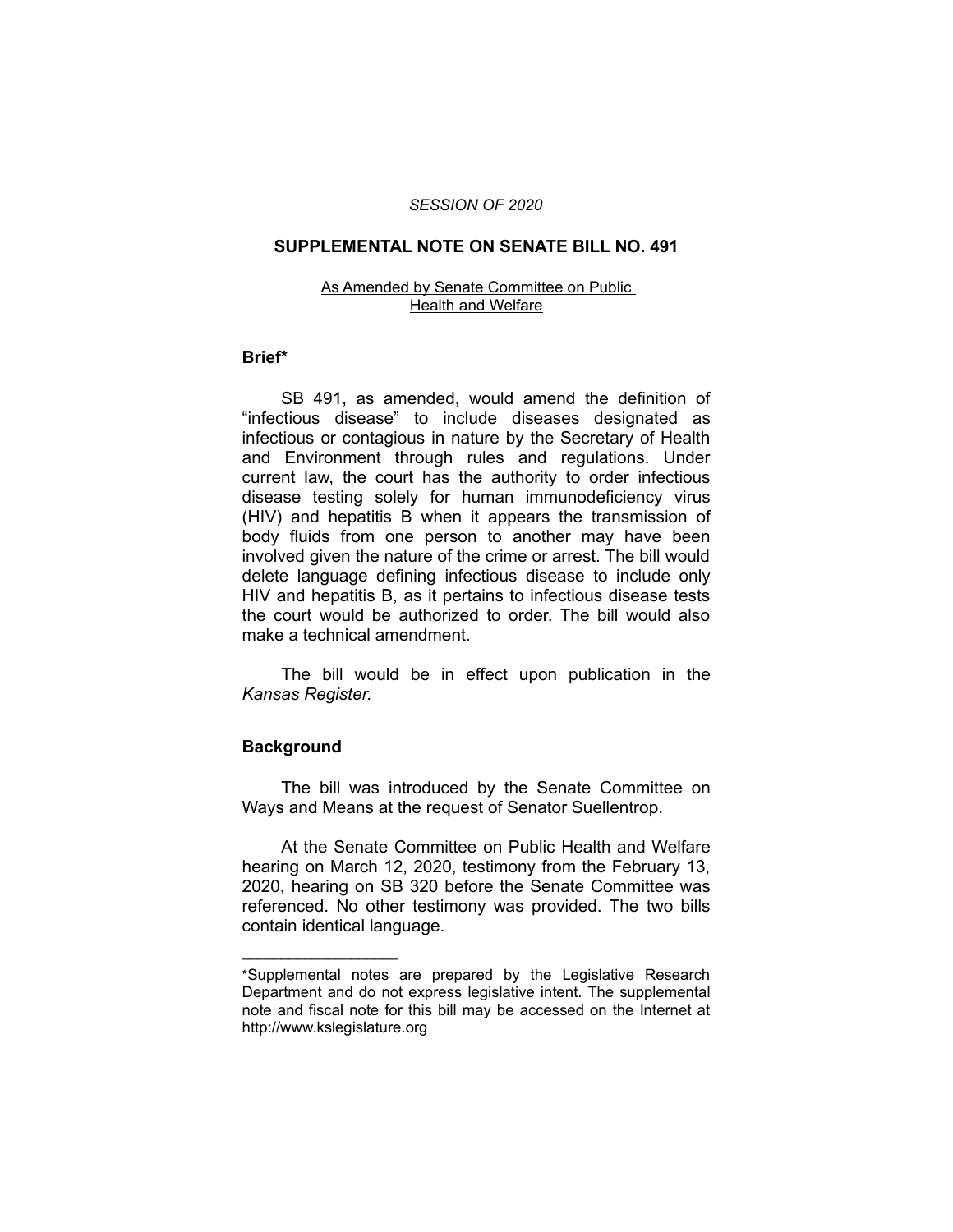The Senate Committee amended the bill to change the effective date to publication in the *Kansas Register.*

According to the fiscal note prepared by the Division of the Budget on the bill as introduced, KDHE indicates enactment of the bill would have a negligible fiscal effect and could be absorbed within existing resources, as counseling and testing services would be reimbursed through restitution from an adjudicated person. The Department of Corrections indicates the bill would have no fiscal effect on the agency. Any fiscal impact associated with the bill is not reflected in *The FY 2021 Governor's Budget Report.*

# *SB 320*

SB 320 was introduced by the Senate Committee on Judiciary at the request of a representative of the Kansas Association of Chiefs of Police, Kansas Sheriffs Association, and Kansas Peace Officers Association.

In the Senate Committee on Public Health and Welfare hearing on February 13, 2020, a representative of the Kansas Association of Chiefs of Police, Kansas Sheriffs Association, and Kansas Peace Officers Association and representatives of the Kansas Department of Health and Environment (KDHE), Kansas Emergency Medical Services Association, Kansas State Council of Fire Fighters, and the League of Kansas Municipalities testified in support of the bill. Proponents stated generally that changing the language of the bill would create a "living document" that would improve officer safety by authorizing the court to order tests for all infectious diseases. The proponents also stated the bill would improve safety measures and provide law enforcement and first responders peace of mind by allowing for the efficient testing of all identified infectious diseases and, if necessary, rapid appropriate services and treatments.

Representatives of the Kansas State Firefighters Association, Inc., and Kansas State Lodge Fraternal Order of